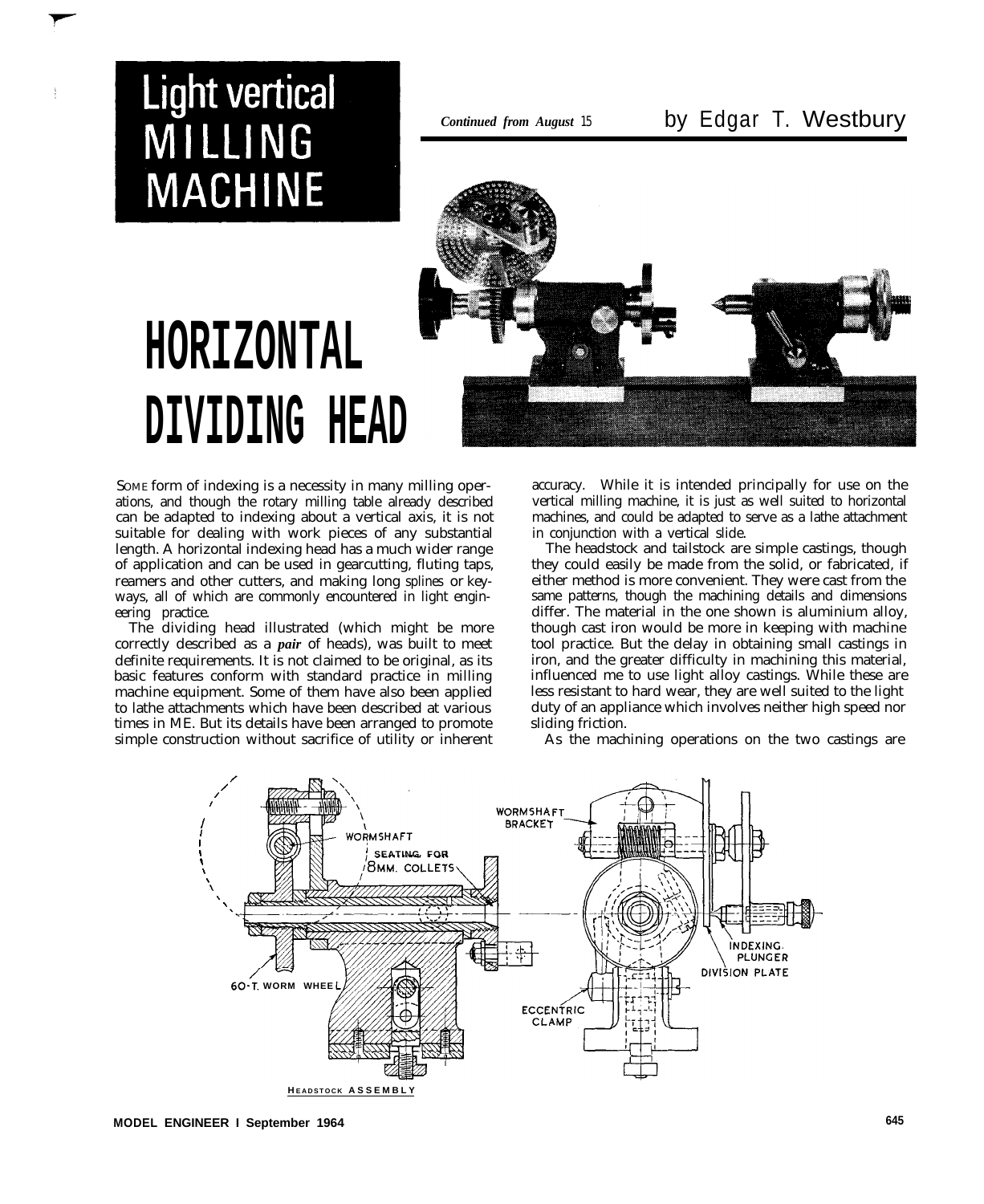similar, they will be dealt with as a pair. The first task in each case was the boring of the main housing. It was carried out by mounting the casting rear end outwards in the fourjaw chuck, with one of the jaws reversed. If the chuck is not large enough to hold the work comfortably, an alternative method would be to clamp it by its flat base to an angle plate on the faceplate.

The boring operation, in each case, should be carefully carried out to ensure a smooth parallel surface; a reamer may table; that is, to the line of table traverse, and also to its horizontal surface. An end or face mill with a fairly broad surface can be used to finish the two base surfaces, with the assurance that they will line up exactly with each other. A side mill can be used to true up the side edges of the bases. Though these do not necessarily play an important part in the use or setting-up of the appliance, they may sometimes be useful for reference if they are parallel to other and more important surfaces.



be used for finishing if it does not have to take out more than a few thou. At the same setting the back edge of the base, the shouldered end of the headstock, and the recess in the tailstock boss, can be machined. Mandrels, of the two appropriate sizes, may be used to mount the castings for facing off the front ends, and the front edge of the base, which should be flush.

The underside of the base should be faced off to within 1/2 in. of finished size. The best way of making sure that this surface is parallel to the axis of the bore is to mount the casting on an angle plate by a bolt through the bore; the machined end surfaces should be protected by thin shims or truly-faced washers. With care in setting-up, and taking measurement from the bore centres, it is possible to finish the base surface at this setting, but for various reasons it is better to do it in a separate operation.

While the height from centre to base is not critical, it is important that both castings be identical in this respect, and also that the bores should be in exact axial alignment. To ensure this, it is well worth while to resort to a simple form of alignment jig. The one I used was very easy to make and consisted of three parts: two angle brackets and a stepped mandrel long enough to take the two castings, nose ends in contact, and a close fit in each of the bores. Each end is turned down to 3/8 in. dia., and screwed to take a 3/8 in. BSF nut. The angle brackets are made as an identical pair, with holes to fit the mandrel ends at the same height and at the same distance from the edge; similar holes in the horizontal side of the brackets provide for fixing them to the milling machine table by short T-bolts.

### **Setting up** for **milling**

The two castings, with the side edges of the base in line, are clamped by the mandrel nuts in an inverted position between the angle brackets. A check should be made to ensure that the mandrel axis is parallel to the edge of the milling

As the dividing head is intended to be mounted and lined up on the milling table by location from a T-slot, some form of a key or tongue to fit the slot should be provided on the base. It would be possible to form this tongue integral with the casting by leaving a projection in the centre. But in my case, I wished to make it suitable for use on machines in which the width of the T-slot might vary, or which had no T-slot. For this reason, the alignment keys were made separate, and fitted to grooves which were end-milled along the centre of the two bases while they were still set up for surface milling.

#### **Positive alignment**

In this way, the alignment of the headstock and tailstock with the milling table is assured, not only individually, but as a pair when set up at any distance apart within the length of the table. The keys must be a good fit, not only in the grooves of the base, but also in the table slots. In the event of discrepancy in the widths, stepped or offset keys may need to be (temporarily) fitted; but should it ever be necessary to set the axis of the dividing head at an angle to the table traverse, the best way would be to provide a supplementary swivelling base to mount on the machine table, with slots for attachment of the headstock and tailstock. The base on which the two components were set up for taking the photographs was made from two mild steel bars, 3/4 in. X 3/8 in., with grooves milled in their inner surfaces to anchor the Tnuts, and they were bolted together with 3/8 in. spacing collars between them. The base can be mounted at any angle on a machine table, or even on the vertical slide of a lathe.

The method of clamping the components to the table is unusual, but it has the merit of being both facile and adaptable, and has proved very satisfactory in use. Similar clamping devices have long been used on instrument lathes for holding down the headstock and tailstock, and for the latter, the principle is often employed on much larger machines. Its